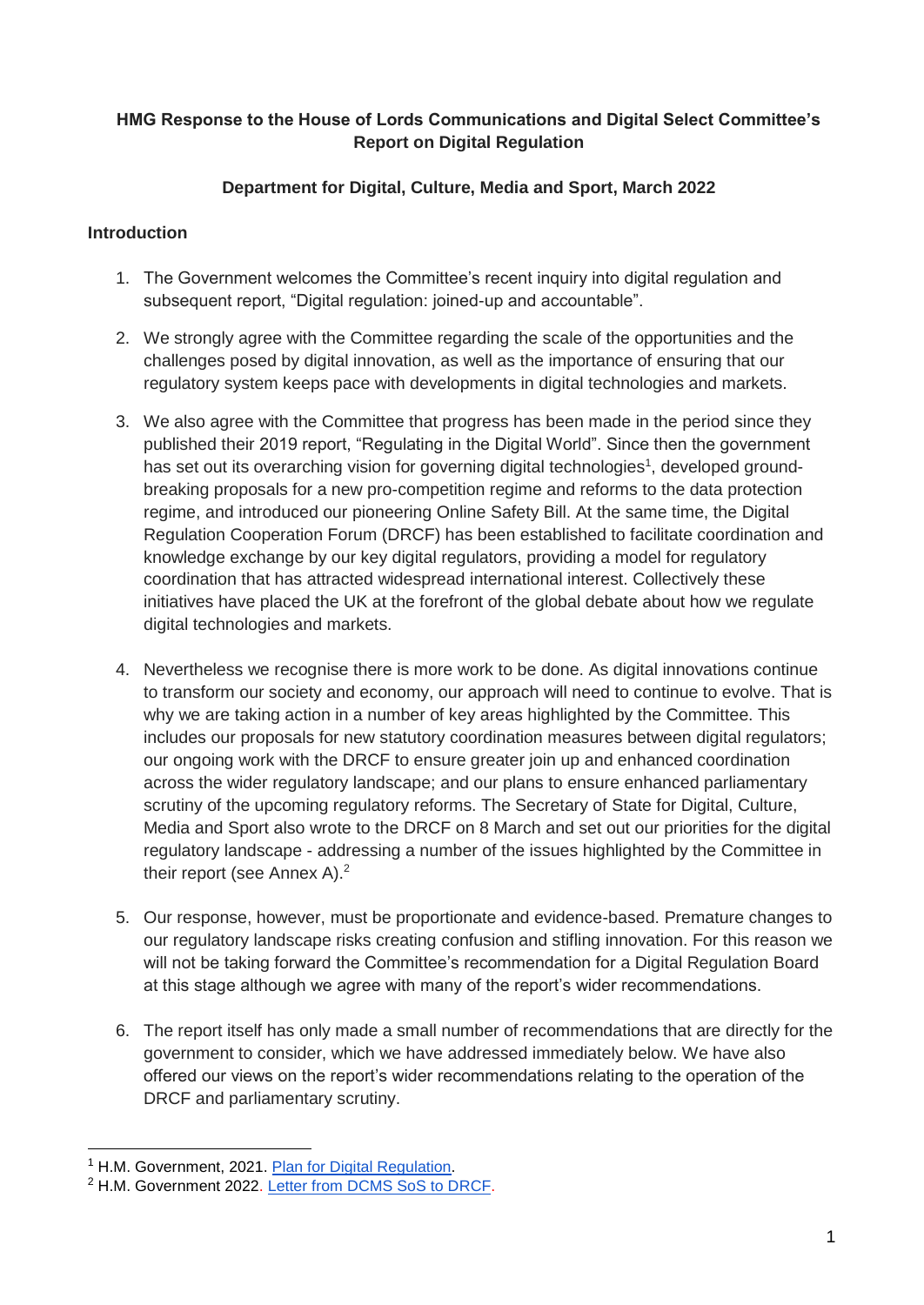#### **Recommendations for statutory coordination**

1. Introduction of statutory coordination measures

*We recommend that the DRCF's current approach to cooperation between members be*  formalised, with the introduction of statutory measures such as new duties to consult and *the creation of statutory information sharing mechanisms to facilitate joint work between.* (Paragraph 44)

*We recommend that statutory duties be introduced on regulators in the DRCF to cooperate and consult with each other, allowing them to share their powers and jointly regulate*  (Paragraph 63).

- 7. We agree with the Committee on the need to ensure there is strong coordination in place across the digital regulatory landscape. As set out in the Plan for Digital Regulation, we are committed to exploring how we can best ensure regulators are able to share resources and expertise in order to maximise efficiencies, coordinate closely to avoid unnecessary regulatory burdens on industry, and improve the overall coherence and effectiveness of regulatory interventions.
- 8. Non-statutory forms of coordination have an important role to play in delivering on these objectives. The work of the Digital Regulation Cooperation Forum demonstrates the rapid progress that can be made through voluntary cooperation. The ICO and CMA's joint statement on data and privacy has likewise demonstrated the degree of join-up that is possible without introducing further legislative measures. Memoranda of Understanding are also a well-established way of clarifying when and how regulators work together, such as the one between Ofcom and the ICO.
- 9. However we recognise there are situations where statutory coordination measures may be needed to tackle legal barriers to cooperation and to clarify the deep interactions between new regulatory regimes. In our consultation on the new pro-competition regime we set out the importance of coordination in cross-cutting digital markets and sought views on a range of mechanisms for achieving it. We also proposed new information sharing provisions between the Digital Markets Unit and select regulators. A new duty to cooperate and consult with other regulators was also proposed for the ICO in the consultation on our proposed reforms to the data protection regime. We will shortly publish our response to the pro-competition and data consultations, including our approach to statutory coordination measures. We are also introducing provisions in the Online Safety Bill to support Ofcom and the ICO to work together to ensure that services have appropriate privacy safeguards in place.
- 2. Digital Regulation Board

*We recommend that the DRCF be placed on a statutory footing, with the power to resolve conflicts by directing its members. To underscore the status and permanence of this body, we recommend renaming it the Digital Regulation Board.* (Paragraph 62)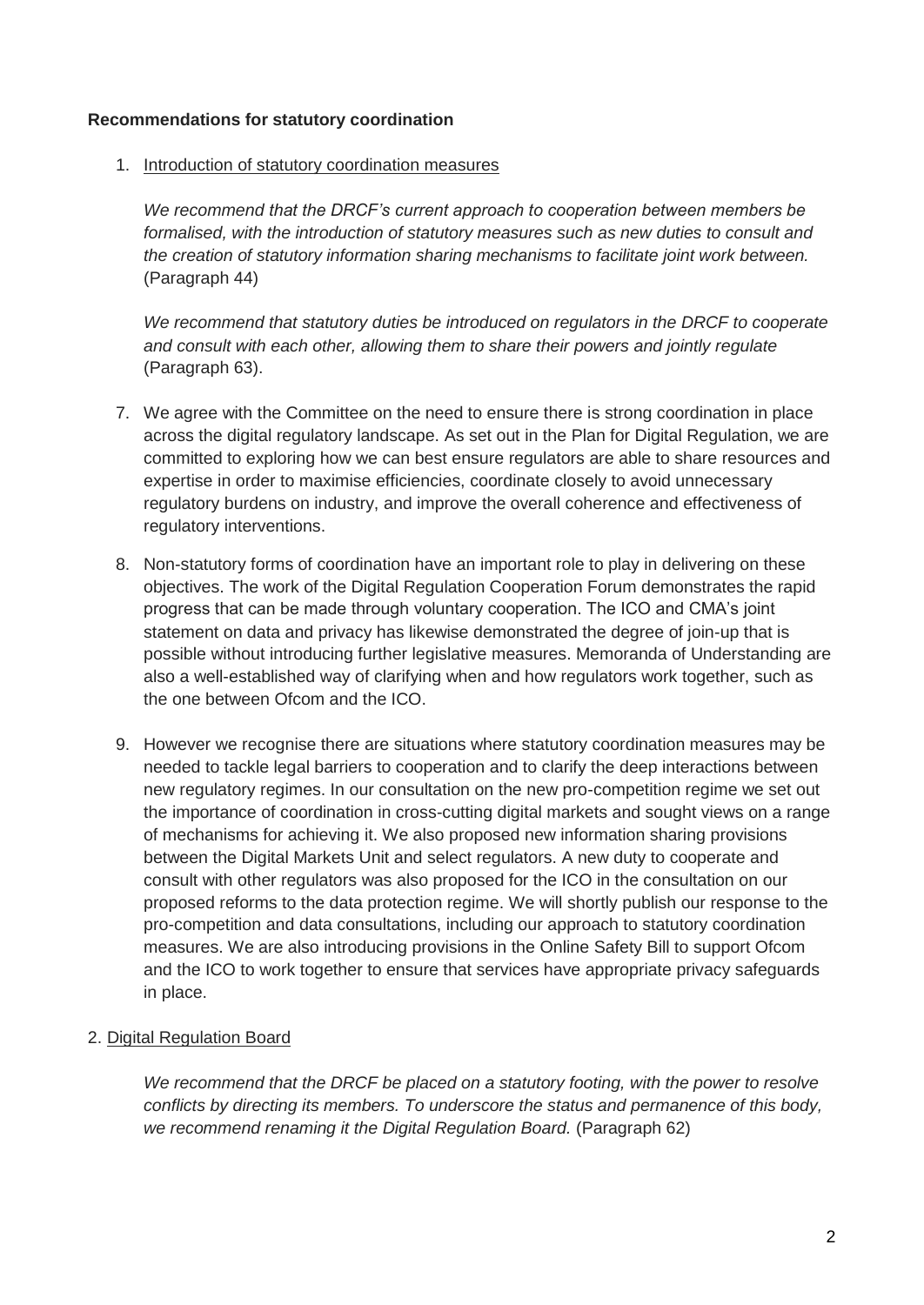*We recommend that a well-respected non-executive, independent chair, with proven ability to lead effectively, be appointed to resolve regulatory conflicts and be accountable to Parliament. They should be joined on the board by other non-executive, independent members.* (Paragraph 64)

- 10. We agree with the Committee that the DRCF has a central role to play in the digital regulatory landscape and provides the framework and foundations that will be needed for future coordination.
- 11. As the landscape continues to evolve we recognise that the DRCF will also need to adapt, but we have significant concerns about establishing the DRCF as a statutory 'Digital Regulation Board' with powers to oversee and direct regulators - as we have previously discussed in relation to the proposal for a 'Digital Authority'. While the proposed 'Digital Regulation Board' addresses some of the concerns we had in relation to the Authority, the most significant of these continue to apply. Above all, we are concerned that the creation of a statutory coordination body with powers to direct regulators would confuse issues of regulator independence and accountability, and would inappropriately delegate power to manage trade-offs between regulators and conflicts in remit that should properly be addressed by the government working with the legislature.
- 12. While we are therefore not intending to take forward the Committee's recommendation, we are committed to working with the DRCF to maximise its efficacy. Given the fast-evolving nature of the regulatory landscape we think the priority now is how to exploit the agility and opportunities afforded by the Digital Regulation Cooperation Forum in its non-statutory form. As part of this, it is important there is sufficient clarity and transparency around the DRCF's ways of working - for example, in their work plan and organisational charter. These points are addressed in more detail below and in the attached letter from the Secretary of State for Digital to the DRCF (Annex A).

## **Recommendations relating to the DRCF**

## 1. Expanding DRCF membership

*As soon as possible, full DRCF membership should be extended to statutory regulators with significant interests and expertise in the digital sphere. Building on the DRCF's initial work in engaging a broader range of regulators, partial membership should also be extended to non-statutory regulators and advisory bodies with subject-specific knowledge to participate on issues particular to their remits.* (Paragraph 45)

13. We strongly agree with the Committee on the importance of ensuring there is effective join up across the wider digital regulatory landscape and highlighted this as a key priority through the Plan for Digital Regulation as well as in the Secretary of State's letter (see Annex A). The establishment of the DRCF marks an important step forward in improving coordination between key digital regulators but we recognise that a wider range of regulators - beyond the CMA, Ofcom, ICO and FCA - also play an important role. As the digital regulatory landscape evolves, it is therefore critical to consider how best to ensure ongoing coordination across a broader range of regulators.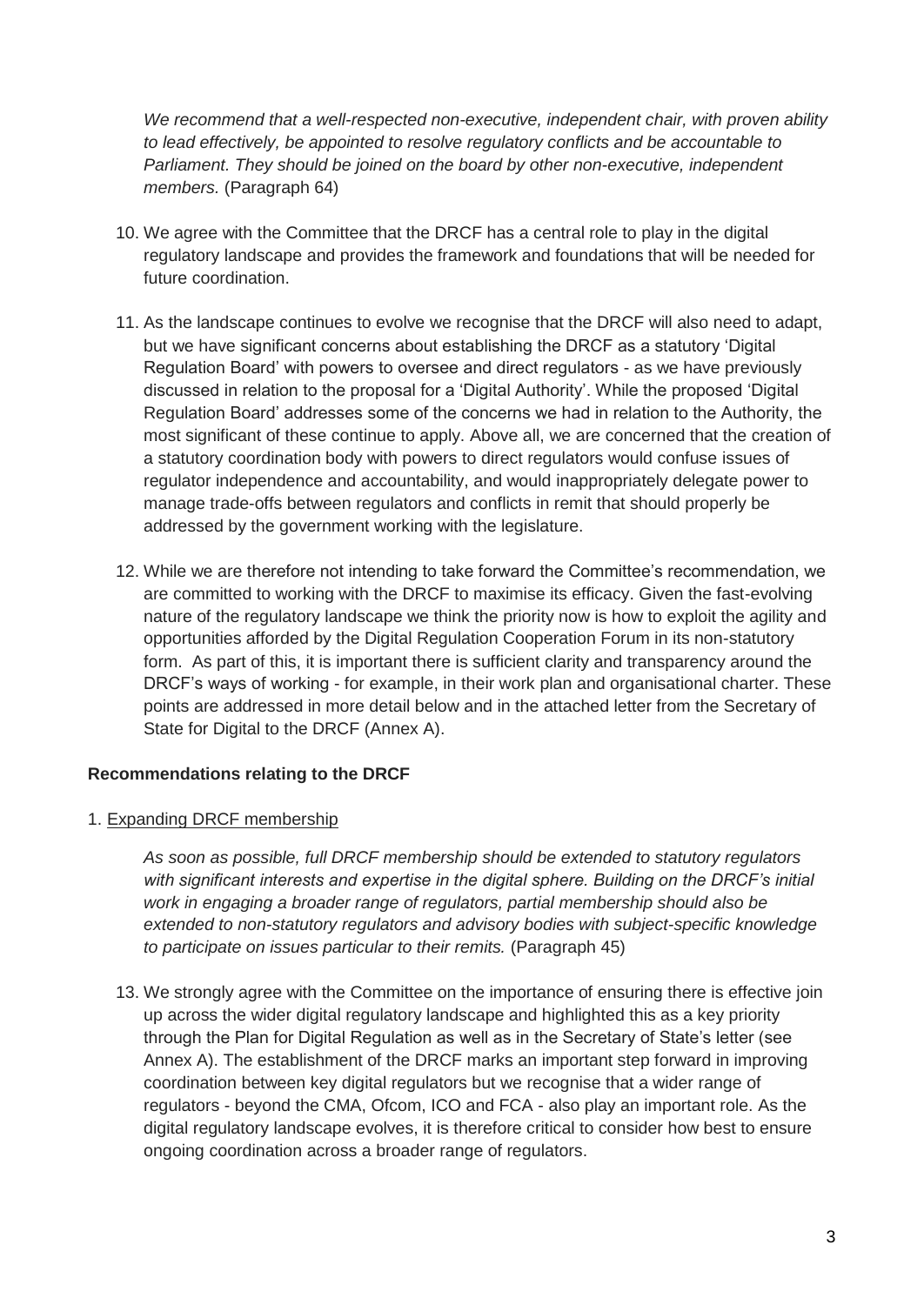14. Alongside this, we recognise the need for the DRCF to strike a balance between the depth and breadth of the projects it undertakes - particularly as it establishes itself - and to be proportionate and targeted in the way it involves other regulators on specific issues. We welcome the steps that the DRCF has already taken in this space - including early engagement with regulators such as the Gambling Commission, Bank of England, Payment Systems Regulator, Advertising Standards Authority, British Board of Film Classification, Intellectual Property Office, and the Electoral Commission. As set out in the Secretary of State's letter, we welcome further details from the DRCF regarding their future engagement strategy with other regulators through their 2022/23 work plan.

#### 2. Strengthen coordination on horizon scanning

*Mindful of the limitations individual regulators and the DRCF face in building up their own horizon scanning capacity, the DRCF should strengthen and formalise links with industry and academia.* (Paragraph 46)

- 15. We agree with the Committee that greater consolidation and join-up is needed to maximise the insights generated within government, regulators, industry and academia.
- 16. We note the important steps the DRCF has already taken in this regard, through the launch of their technology horizon scanning programme, which is explicitly designed to enable join up with UK SMEs, start-ups and academia, and the call for evidence they announced at the G7 Future Tech Forum. Under this new programme, the DRCF has announced it will shortly launch a research portal to help regulators and wider stakeholders access existing knowledge about topical issues and identify gaps where further research is needed.
- 17. Ultimately, effective horizon scanning will be essential in enabling regulators to identify new or accelerating issues and adapt their response and capabilities where needed. As the Secretary of State for Digital made clear in her letter to the DRCF, the insights captured through this work can also play an important role in supporting the development of digital regulatory policy more generally. We therefore welcome the commitments the DRCF has shown to jointly horizon scan to identify future areas for cooperation, as well as the work individual regulators have already undertaken to improve the evidence base within specific areas of digital regulation. We will need to keep monitoring this ecosystem to ensure it can keep up to date with developments in the real world.

#### 3. International coordination and information sharing

*The DRCF should explore further mechanisms for information sharing and coordination with international partners, and take responsibility for establishing appropriate procedures and safeguards.* (Paragraph 47)

18. Through the Plan for Digital Regulation, we set out a commitment to fully exploit opportunities and address challenges in the international arena. The borderless nature of digital technologies means that international collaboration will be key to an effective regulatory approach.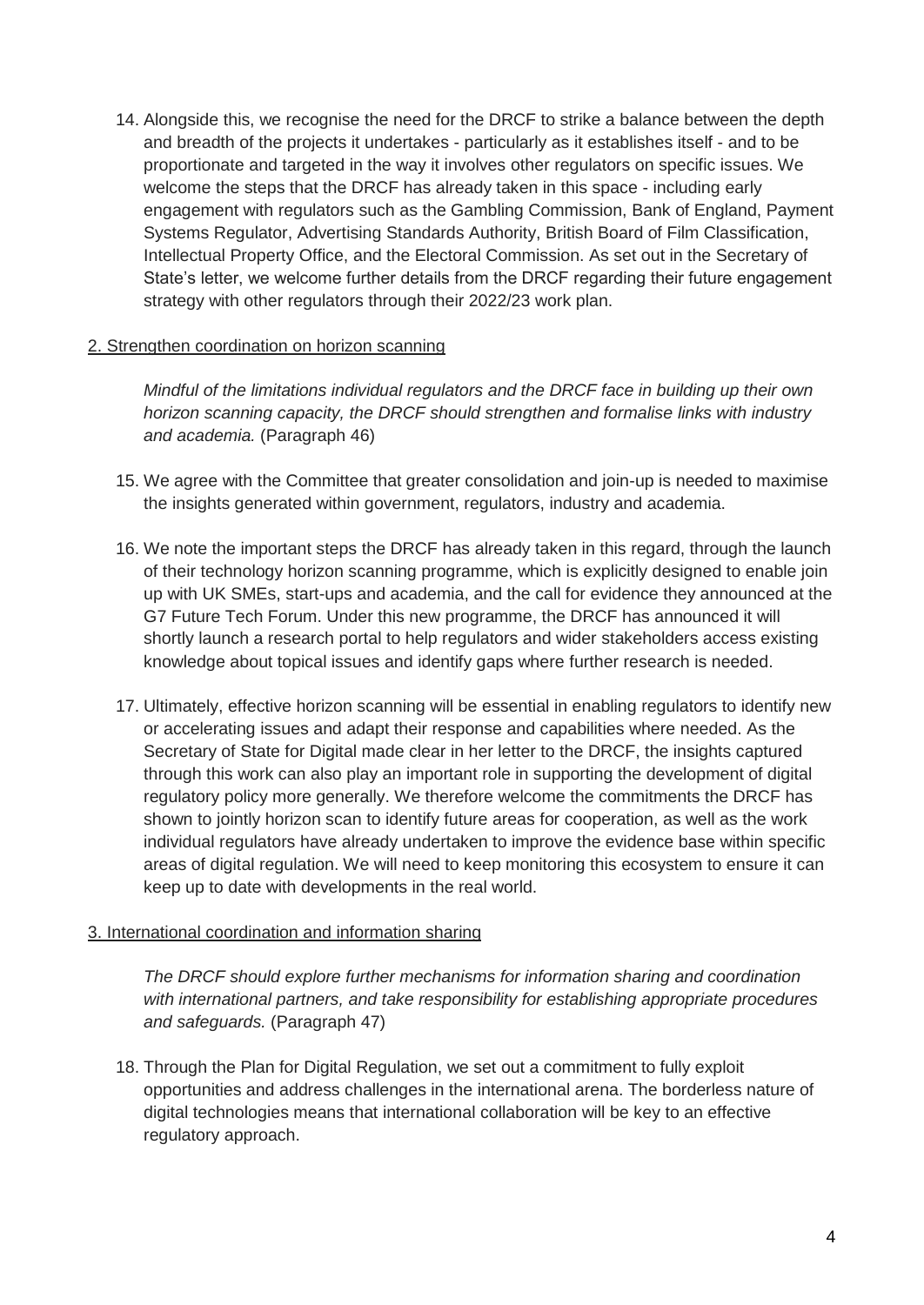- 19. We therefore welcome the steps the DRCF has taken to build engagement with international partners. This includes their recent panel event at the Future Tech Forum where they facilitated a frank and future-facing exchange on the developments of the digital technology ecosystem with international partners. The DRCF has also focused on building the regulatory dialogue through bilateral relationships - such as with the Dutch Digital Regulation Cooperation Platform, comprising the Netherlands' Authority for Consumers and Markets, Authority for the Financial Markets, Dutch Media Authority, and Data Protection Authority.
- 20. It builds on the important work that UK regulators are already leading with their international counterparts, in bilateral and multilateral settings. For example, under the UK's G7 Presidency the CMA hosted a summit of heads of G7 competition authorities to discuss and agree how to deepen cooperation. The CMA also recently signed 'collective statements of intent' with competition authorities in Australia, New Zealand, Canada and the United States in order to more effectively share information between competition authorities.
- 21. It will be increasingly important for the UK regulators and government to take a joined-up approach to international regulatory cooperation to support the work of the independent regulators.

## **Recommendations relating to parliament**

*A joint committee of both Houses of Parliament should be established to oversee digital regulation.* (Paragraph 80)

*It would be for the two Houses to determine the precise remit of a Joint Committee on Digital Regulation. We recommend that it should be:*

- *To scrutinise the effectiveness and appropriateness of regulators' exercise of their statutory powers in relation to the digital world, particularly in the case of broad or novel powers—such as in relation to online safety—as well as relevant secondary legislation*
- *To assess the coherence of regulators' work and their coordinated horizon scanning through scrutiny of the Digital Regulation Cooperation Forum if, as we recommend, it is put on a statutory footing as the 'Digital Regulation Board'*
- *To scrutinise the effectiveness of the Government's cross departmental work on digital regulation*
- *To make recommendations on where regulators powers need to be amended.*  (Paragraph 81)
- *It would be for each House to determine which of its members to appoint to a joint committee. To ensure coherence and draw on the full range of expertise in Parliament, we invite the relevant selection committees to consider nominating to a Joint Committee on Digital Regulation members of other select committees which consider issues relating to digital regulation.* (Paragraph 82)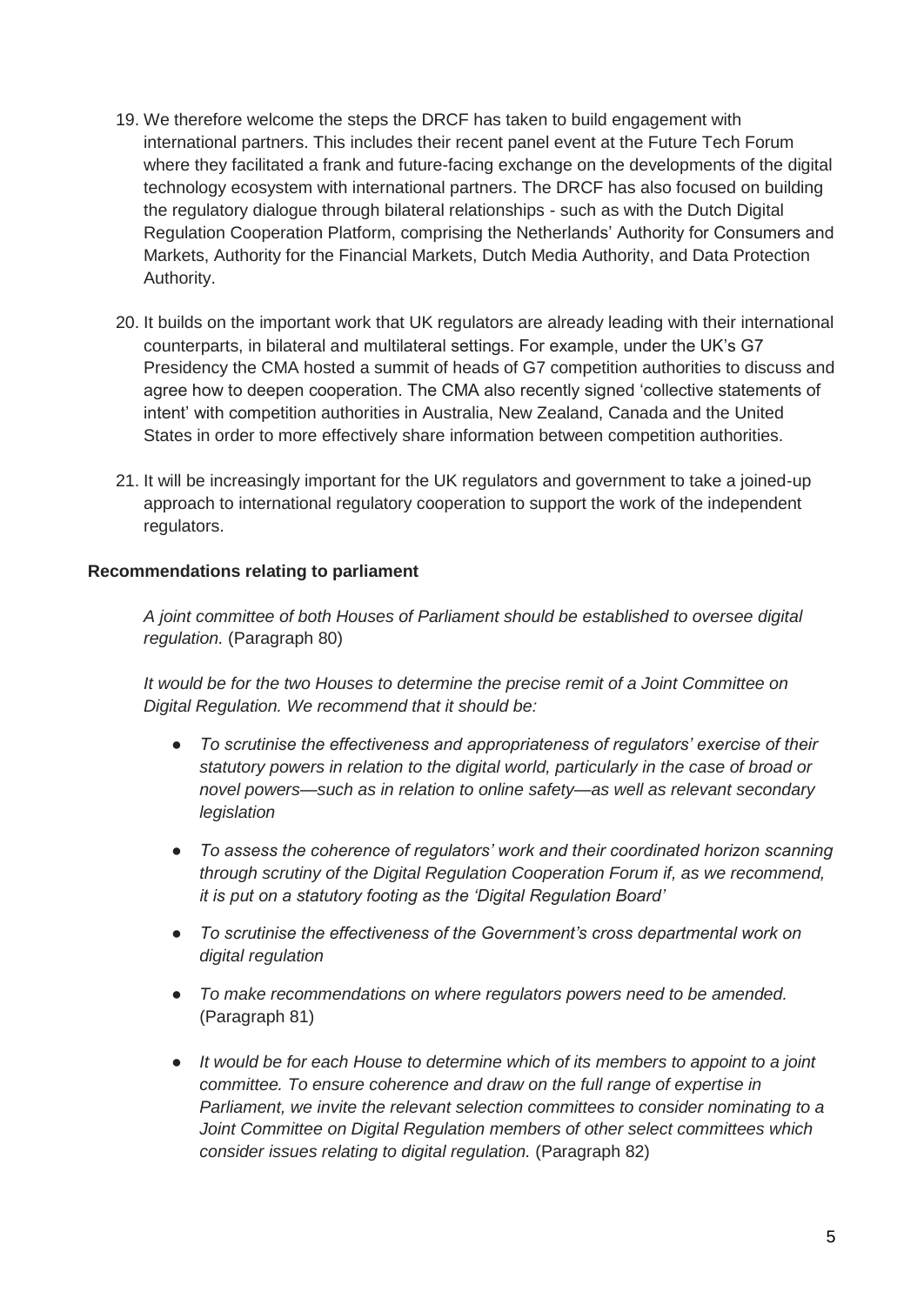- 22. We agree that effective parliamentary oversight has an important role to play in scrutinising the development of digital regulation. We welcome the contributions that have been made by the House of Lords Communications and Digital Committee, the DCMS Select Committee and its Sub-Committee on Online Harms and Disinformation, and the Joint Committee on the Draft Online Safety Bill.
- 23. In particular, we recognise the value of accessing the expertise of both houses to scrutinise new regulatory reforms. We intend to work with Parliament to support scrutiny of the Online Safety Act in a way that utilises the skills and expertise in both Houses. However, we see real risks of duplication in creating a Joint Committee focused on digital regulation more broadly. Such a committee would cut across the work of existing parliamentary Committees that are already well placed to scrutinise digital regulation and for this reason we do not support the recommendation.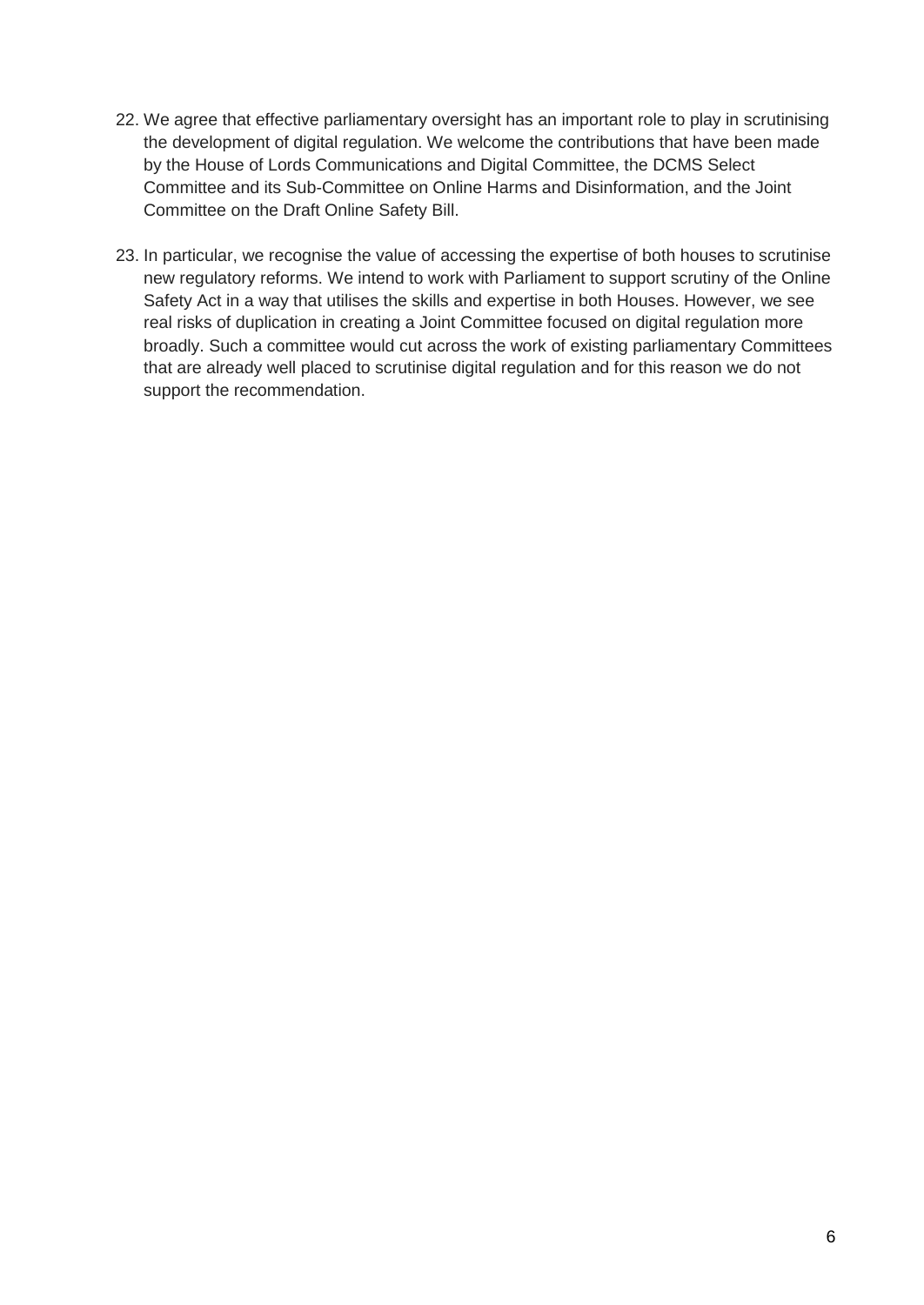## **Annex A: Letter from DCMS SoS to the DRCF**

Rt Hon Nadine Dorries MP Secretary of State for Digital Culture, Media and Sport 4th Floor 100 Parliament Street London SW1A 2BQ 8 March 2022

MC2022/03553/DC

Dear Andrea, John, Melanie, Nikhil, Gill,

## **Delivering the UK pro-innovation approach to digital regulation**

Last Summer, the government published its Plan for Digital Regulation, which set out our commitment to developing a strategic, pro-innovation approach to digital regulation. Now that we are outside the EU, we have the flexibility to design our regulatory approach in a way that unlocks innovation, delivers the full benefits of the digital economy, and promotes UK leadership on the world stage.

The DRCF has a vital role to play in delivering on this vision through its work to create a more coherent regulatory ecosystem. I therefore wanted to highlight the government's priorities for the digital regulatory landscape, as well as cross-cutting policy areas relevant to the DRCF's work, for your consideration as you finalise the DRCF's work plan for 2022/23. There are a number of areas where the government thinks the DRCF can make a vital contribution, whether in terms of strengthening industry and consumer confidence, or in sharing its expertise and research.

#### **Joining up the regulatory landscape**

The Plan for Digital Regulation emphasised the crucial role that join up between regulators will play in enhancing the overall effectiveness of regulatory interventions. As innovations in technology continue to defy traditional definitions, and blur regulatory boundaries, closer coordination will be needed across the regulatory landscape - for example, to enable effective data sharing across sectors by intermediaries or to deal with the cross-cutting challenges of digitised sectors such as online advertising or gambling. Going forward, sharing expertise, developing common capabilities, maximising efficiencies in the way regulators operate, and minimising unnecessary burdens on business will be paramount. I appreciate the initial steps the DRCF has taken to engage with other regulators over the past year. I would welcome a further update on how the DRCF intends to deepen and expand this critical engagement.

#### **Flexible and innovative approach to regulation engagement and transparency**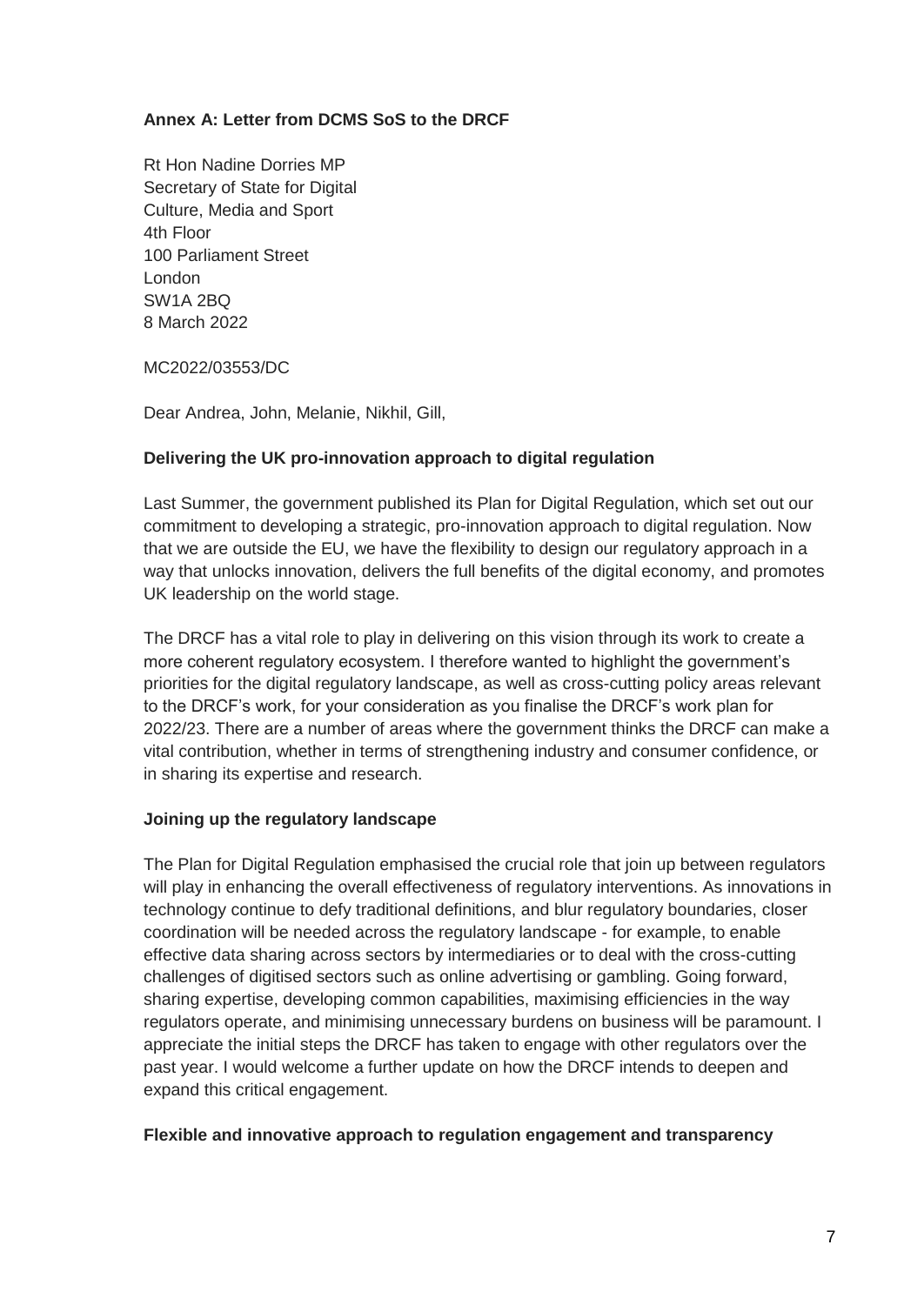Making sure diverse and cutting-edge expertise underpins our regulatory approach will be vital to its success. Through the Plan for Digital Regulation and the recent House of Lords Communications and Digital Select Committee inquiry, the government heard from a range of stakeholders that are keen to collaborate and actively inform our regulatory approach to digital technologies. Respondents highlighted this could lead to better outcomes for the quality of policy design and implementation and democratic processes. Several stakeholders expressed an interest in more clarity around how the DRCF members work together, and how you come to collective decisions.

I would therefore welcome an update from the DRCF regarding how it intends to engage and leverage insights from industry, consumers, civil society, academia and Parliament through its 2022/23 workplan. I also welcome the commitments from the DRCF in its evidence to the Lords Inquiry to keep Parliament updated on its activities.

#### **Coordination on horizon scanning**

The UK needs to be able to anticipate new regulatory challenges to ensure we stay ahead of the curve and adapt our regulatory response and capabilities effectively. New digital innovations such as the emergence of Web3 or the metaverse could raise questions about the way our regulatory landscape should look and function in the future.

The DRCF's recently-launched technology horizon scanning programme has a vital role to play in this context, alongside the work the Forum's member regulators have already undertaken to improve their evidence base. I would welcome an update on the insights the DRCF has secured through this programme - particularly the call for evidence launched at the Future Tech Forum in December 2021. As a priority, I would also be keen to hear the DRCF's early insights on what you think are the greatest opportunities emerging from innovation related to Web3, how the public sector might best support innovation in this area, and what regulatory issues will need to be considered in order to achieve maximum benefit for the public.

Going forward, I am also keen to understand how the DRCF proposes to use its horizon scanning capabilities to support the government and wider regulatory community in identifying the key regulatory questions we will face in future years - including how we regulate, how our regulators may need to adapt, and how the regulatory landscape itself may need to be evolve and change.

## **Cross-cutting policy priorities**

2022 will be a crucial year for the government's digital regulation agenda as we introduce key legislation and next steps on a range of vital policy issues. The government is committed to working closely with the DRCF during this critical period and - where possible and appropriate in the context of the Forum member regulators' independence - sharing insights that can improve the design and implementation of regulatory policies. The government has already benefited greatly from the outputs that the DRCF produced as part of your inaugural work plan - for example, the focus on interactions between privacy and competition regulation.